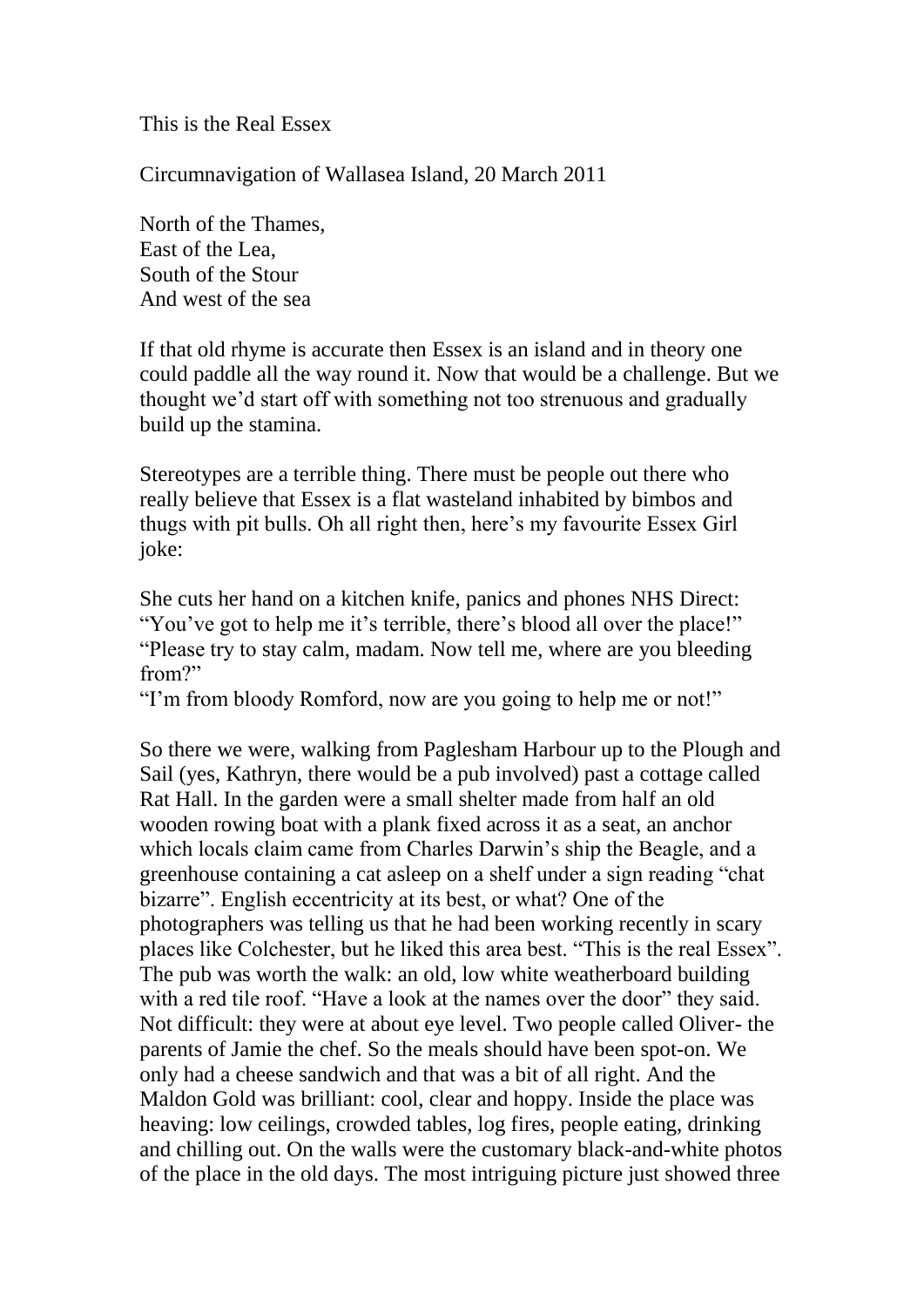large trees. Any trees are rare enough in this part of the world but these were special: they were hollow and smugglers hid stuff in them. The customs men must have been a bit simple. I mean, hollow trees, near the coast, a bit of a giveaway isn't it?

So what were we doing in a pub with a group of Chelmsford canoe club paddlers, RSPB people and the local paparazzi? It's a long story. The Romans settled Wallasea Island and it has been inhabited and farmed ever since. At its peak in the late nineteenth century it had a population of about 130, in ten houses. Bet that was cosy. Then it reverted to pasture and wetland, except in the two world wars when it was cultivated for cereals. Thank you, Wikipedia. Now the RSPB own a fair bit of it and are planning to knock down part of the sea wall, bring in shiploads of soil from a railway tunnel being built in London, create salt marsh, mud flats and lagoons, and turn the place into a habitat for all kinds of birds. And here's the good bit: they want to encourage people to visit the island on foot and in canoes. Wow! Somehow Anne and I found ourselves in the right place at the right time, taking part in a trial run for a well-publicised paddle later in the year. Eventually there will be a canoe trail right round the island.

Rich, the trip leader, met us on the car park of the Royal Burnham Yacht Club and took us upstairs into the bar which had panoramic views over the River Crouch and Wallasea Island. There was an antique oak round table, large enough to spread out charts, OS maps, tide tables and cups of tea before the trip, and for a dozen people to sit round and enjoy a beer and a chat afterwards. It looked straightforward on the map: up the Crouch with the last of the flood tide, into the Paglesham Creek in time to portage across the road which serves the island just at high tide, down the creek to the pub, down the River Roach with the ebb tide, back on to the Crouch to Burnham. Three rivers for the price of one, with just a little snag.

"How fast does the tide run on the Crouch?"

"Oh, about four knots."

"*Four knots?!"*

We can paddle that fast on the canal, but to get a mile and a half back up against that sort of flow? We were a bit nervous about that.

"No problem! Worst case scenario: we ring up Fred here at the club and he brings the launch out to get us."

Out on the car park, a few more people had arrived. We'd been told the trip was strictly for sea kayaks and river tourers only. Ours was the only K2; there were K1s not greatly different from our boat. Chris, you can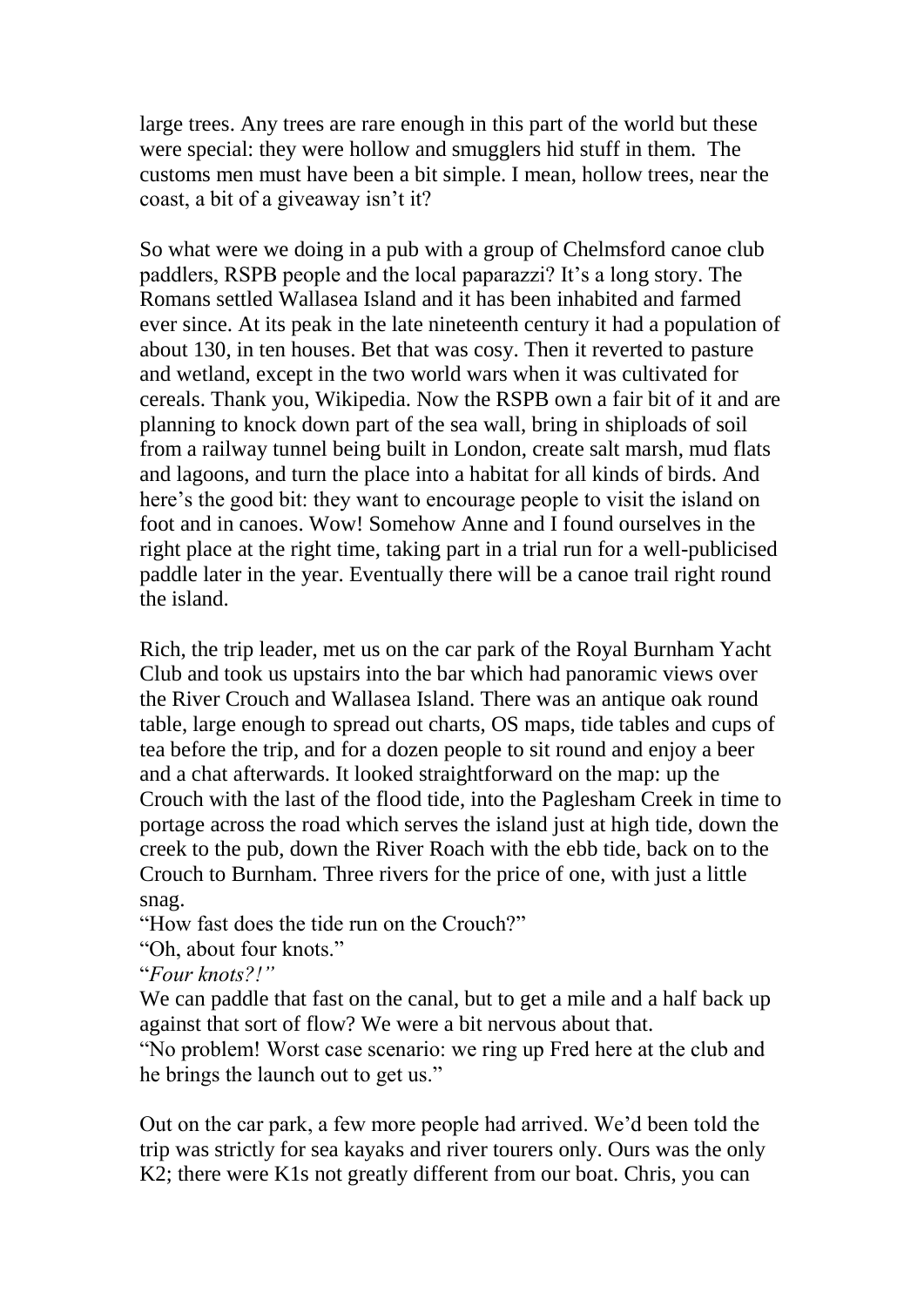call it the Titanic if you want, but some of those east coast sea dogs recognised a well-designed boat when they saw one. And it handled well on those rivers.

We launched off a floating pontoon by the club. We had paddled on tidal rivers in Sussex, mostly with our friends from Tonbridge, but those were simple there-and-back jobs on relatively narrow rivers and always with the tidal flow. Time it right and you get a free ride in both directions; make a mistake and it's hard labour. Ask Ray and Guy if you don't believe me. The Crouch at Burnham is double the width of the Thames at Westminster and there is no shelter. It was choppy, not like the start of Thameside 2 or the bottom of a big weir, not threatening, just wild and irregular. And the scenery kept slipping sideways. We were aiming at two tall cranes, on the other side of the river a bit over a mile away, which marked the entrance to the creek.

"Chris, which side of this next buoy are we going?"

"Left……no, hell! Right!"

The sea kayaks made it look easy. Our boat slapped up and down a bit, but it never felt really unstable. Just as well: I put my hand in the water. It gripped and cramped like the canal in January. We started to fantasise about best excuses for a swim:

The leader forced us to do a capsize drill to make sure we knew what we were doing,

A seal tried to surface under our boat,

It's all Colette's fault, even if she is a hundred miles away, And so on.

One chap had a Valley Nordkapp, an amazing vessel. I could imagine him telling Crocodile Dundee, "that's not a sea kayak; *this* is a sea kayak!" Well, it cut through the waves like a swagman's billy, or whatever.

On the creek the paddling was easier. When we reached the road portage, we were surrounded by photographers. There were more cameras than boats. Our mugs must be all over the Sahfend Observer and the RSPB and BCU websites by now, with paddles akimbo and tasty marshland in the background. We escaped back on to the water and had an easy run down with the start of the outgoing tide to Paglesham Harbour.

As we approached the slipway, Rich said, "Keep well away from the pier." We didn't need telling twice. The tide was running fast by then and we could see waves slapping against the side of the pier on our right and disappearing underneath it. Get pinned against that and you're in trouble.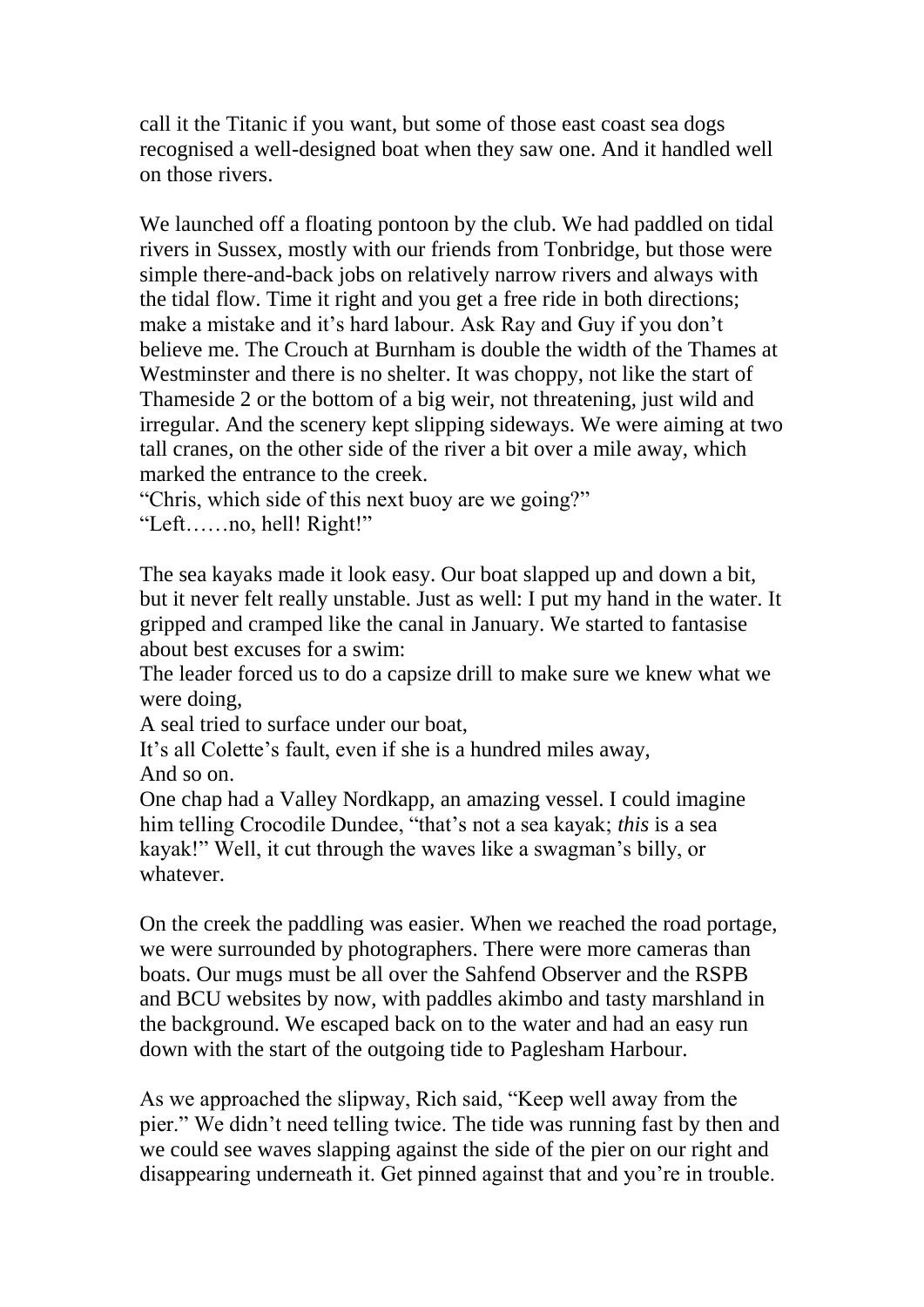Lean a little bit away, the water piles up on your deck and suddenly you're upside down underneath the thing. No air, no light and your body heat flowing away into the North Sea. Scary stuff: I shoved the rudder hard left and we paddled like maniacs on to the slipway.

After the pub stop, the water was half a metre lower, moving more slowly and the slipway was coated in grey slime. It was then easy to launch from the pier and away we went, back along the creek to the junction with the Roach. Behind us was Potton Island, a good place to see seals, on our left Wallasea Island, and on our right the delightfully named Foulness Island. This was seriously considered as a site for London's third airport about forty years ago, despite it being covered in thousands of resident and migrating birds. "Most MPs in Favour of Foulness" as one newspaper headline put it at the time. Crispy fried duck may be nice to eat in a Chinese restaurant but it plays merry hell with the innards of a jet engine, and in the end they built the airport further inland at Stansted. Foulness is now occupied by the Ministry of Defence, who use it to practise blowing things up. This didn't seem to bother the seals, which were lying on the mud banks to our right. When we got too close they slid elegantly into the water. You'd expect them to be good at seal launching. After all they invented it. One or two of them followed us at a distance: in the water all we saw was a head like a very big Labrador dog. Above us, redshanks did aerial displays. On the left bank, avocets sifted the soft mud with their bills, searching out creepy-crawlies. And from somewhere on the island, Brent geese kicked up an unearthly racket. Must be spring at last.

"If you step in that mud" they told us, "you can sink in up to your waist." There seemed to be nowhere to land. We came to Wallasea Ness, the northeast corner of the island. RSPB persons waved at us and invited us ashore for refreshments. Behind them we could see sailing boats on the Crouch. They seemed to be gliding across the island. We turned the corner on to the Crouch and found a firm beach to land on. It was easy to imagine the first Roman galleys pulling in here two thousand years ago. They never got the service we did: freshly made tea or coffee with chocolate digestive biscuits. Nobody was in a hurry- we figured the longer we hung around, the slower the tide we'd have to fight against. It turned out to be nearer two knots than four, but it was still hard work. We hugged the left bank, a desolate cliff of wet, black shiny mud, then ferry glided across to the yacht club pier. A cracking good paddle, eleven miles in all.

As we loaded the boat on the car, the press gang caught us, dragged us kicking and screaming into the building and forced us to drink beer. We